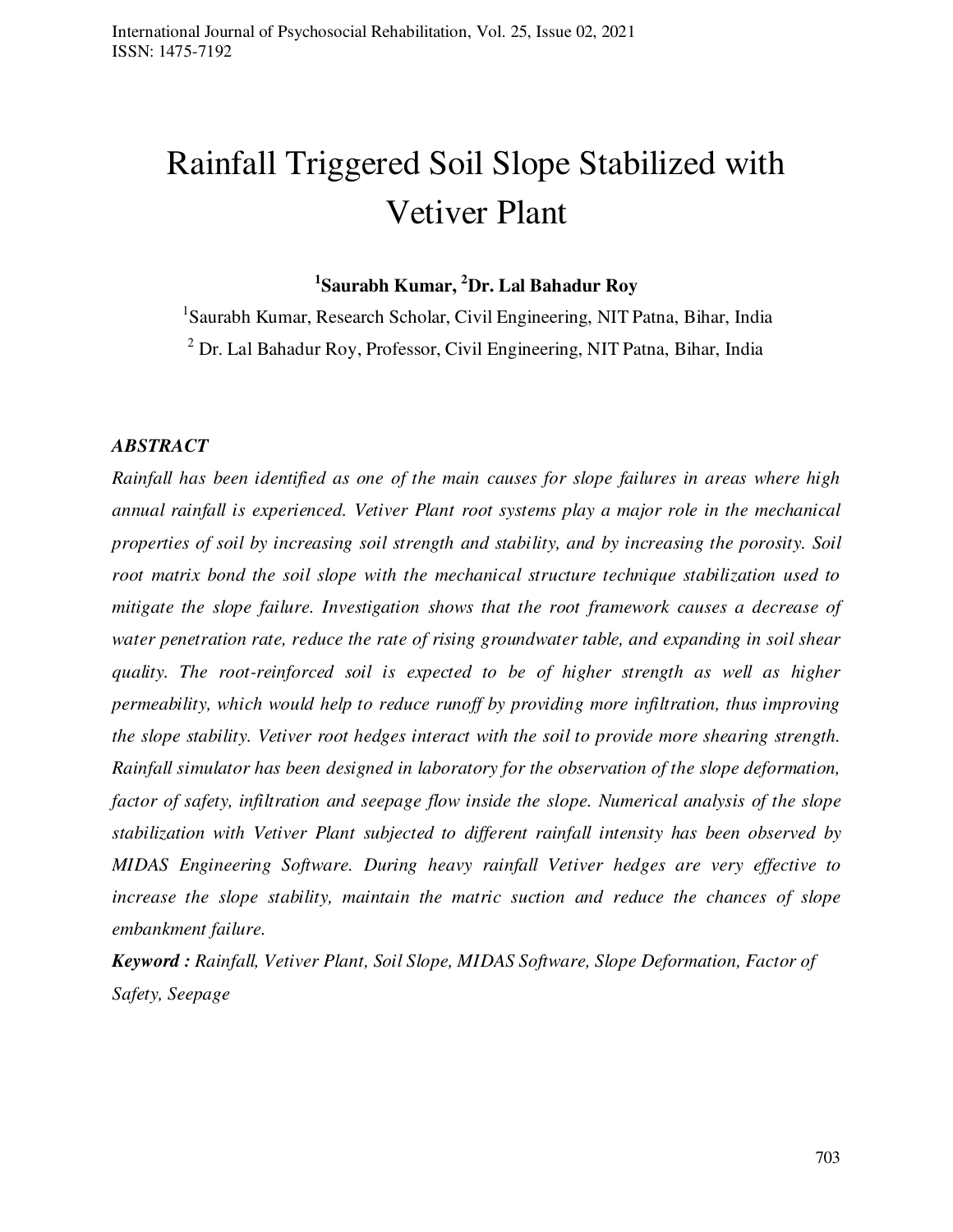#### **1. INTRODUCTION**

 Slope failure and erosion problems have increasingly become more frequent around the world, causing damage to infrastructure and sometimes leading to loss of people's lives. Rainfall is recognised as major cause of slope instability. A large number of rainfall-induced landslides have happened recently. Uttrakhand disaster 2013 is one of the major example of rainfall induced slope failure. Landslide can also damage transport facilities, infrastructures, railway track. The cost of repairing of the damage occurred from the landslide is also very high. It effects the environment, social activities, health opportunities and employment. Slope geometry, angle, type of soil, rainfall intensities are the factor of the slope failure. Vetiver grass (Vetiveria zizanioides), also known as Chrysopogon zizanioides, is a graminaceous plant native to tropical and subtropical India. The southern cultivar is sterile; it blossoms yet sets no seeds. It is a densely tufted, perennial grass that is considered sterile outside its natural habitat. It is reported that vetiver grows 0.5– 1.5 m high, stiff stems in large clumps from a much branched root stock (Erskine, 1992 & Truong, 1999). The use of vetiver grass hedges against soil erosion increased following several key papers promoting vetiver grass planting as an effective and inexpensive erosion protection measure. Interception of rainfall and evapotranspiration will reduce pore water pressure leading to increase in shear strength. Root fibers reinforce the soil mass, thus increasing its shear strength too. However, vegetation-covered and root-permeated ground surface are normally of higher permeability and infiltration rate (Styczen & Morgan, 1995). This increased infiltration would lead to lower run-off and consequently less erosive energy which is understandably beneficial for erosion control (Curtis & Claassen, 2007). It may also bring about increase in pore water pressure which would subsequently destabilize the slope. In particular, vetiver grass, which is considered one of the deepest roots amongst all plants, in theory, may provide a pathway for water infiltration to a greater depth. When slope embankment subjected to heavy rainfall it reduces the matric suction of the slope, rise in water table, seepage action and failure occurs due to sudden drawdown condition. Vetiver grass planted in rows along the slope contours vetiver is able to quickly form a narrow but very dense hedge. It can grow in very adverse environmental condition also. A correct plantation with plants that has strong rooting systems and roots can improve slope stabilization and reduces soil erosion. In this study, usages of Vetiver grass plant, which can help in erosion control applications on road slopes without hurting aesthetics. Digital tensiometer is instrument to measure the change in matric suction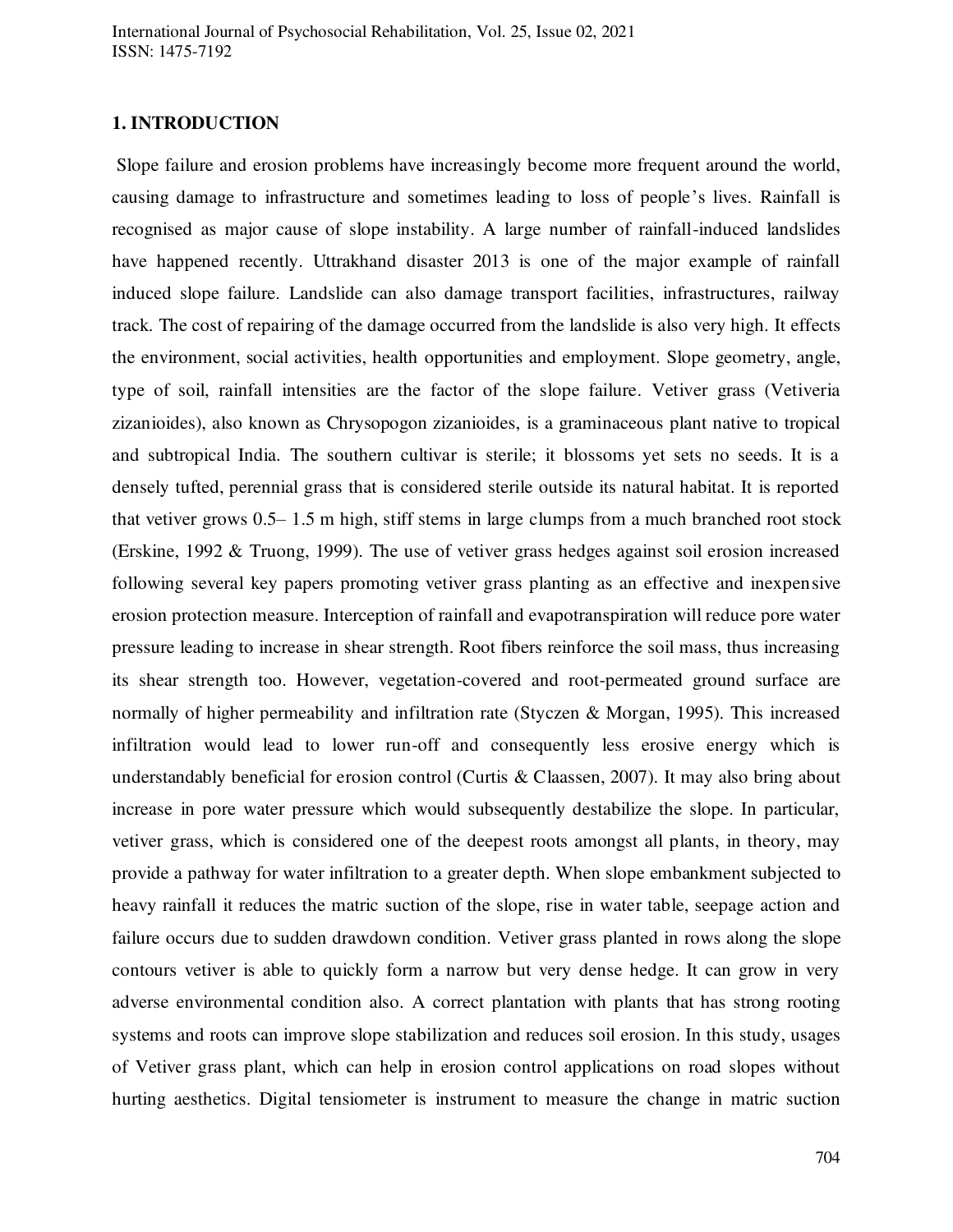during the rainfall on vetiver stabilized slope. Low suction is responsible for maintaining the slope stability.

## **1.1 Vetiver Plant**

Vetiver Plant Technology, which depends on the use of vetiver grass (Vetiveria zizanioides), was first evolved by the World Bank for soil and water protection in India during the 1980s. Its significant application in agrarian terrains, logical research directed over the most recent 10 years has plainly shown that Vetiver Plantation is additionally one of the best and ease regular strategies for ecological safety. Thus Vetiver grass is presently progressively being utilized worldwide for this reason. Therefore, vetiver grass is known as a marvel grass, a wonder grass and an enchantment grass in different places of the world. Vetiver grass is a lasting ground covering plant which has high adaption capacities and impervious to negative ecological conditions. Vetiver grass has a quick development pace and has solid mass roots. Vetiver is an uncommon plant; has wide scope of attributes, minimal effort prerequisites and simple applications. In numerous examinations and applications it is discovered that Vetiver Plant adequately sustain disintegration. Vetiver Plants can be utilized in; repositories, dams, gardens, pools that contain angles, parkway slants, and to forestall avalanches at ridges. Youthful leaves of Vetiver grass are acceptable wellspring of sustenance for creatures while old leaves are useful for paper mash, mulch, fuel, manure, rooftop spread, and expressions. Underlying foundations of this plant are useful for fragrant oils, drugs and for pesticide. Vetiver grass has a wide scope of utilization and it tends to be utilized in mountain towns to help advancement of the country territory.

#### **1.2 Rainfall Triggered Slope**

Rainfall-triggered landslides are part of the natural process of hill slope erosion and can result in the catastrophic loss of life and expensive property damage in densely populated areas. Rainfall intensity and duration affects the stability of slope. Hilly areas susceptible to high risk of the failure of slope due to heavy rainfall. Topographic factor such as slope angle, slope geometry, type of soil, weather condition along with rainfall causes the failure of slopes. The combination of very poor ground conditions, steep slopes, lack of vetiver grass and heavy rainfall resulted in the landslide and flash floods in the area. Higher intensities of rainfall with the greater duration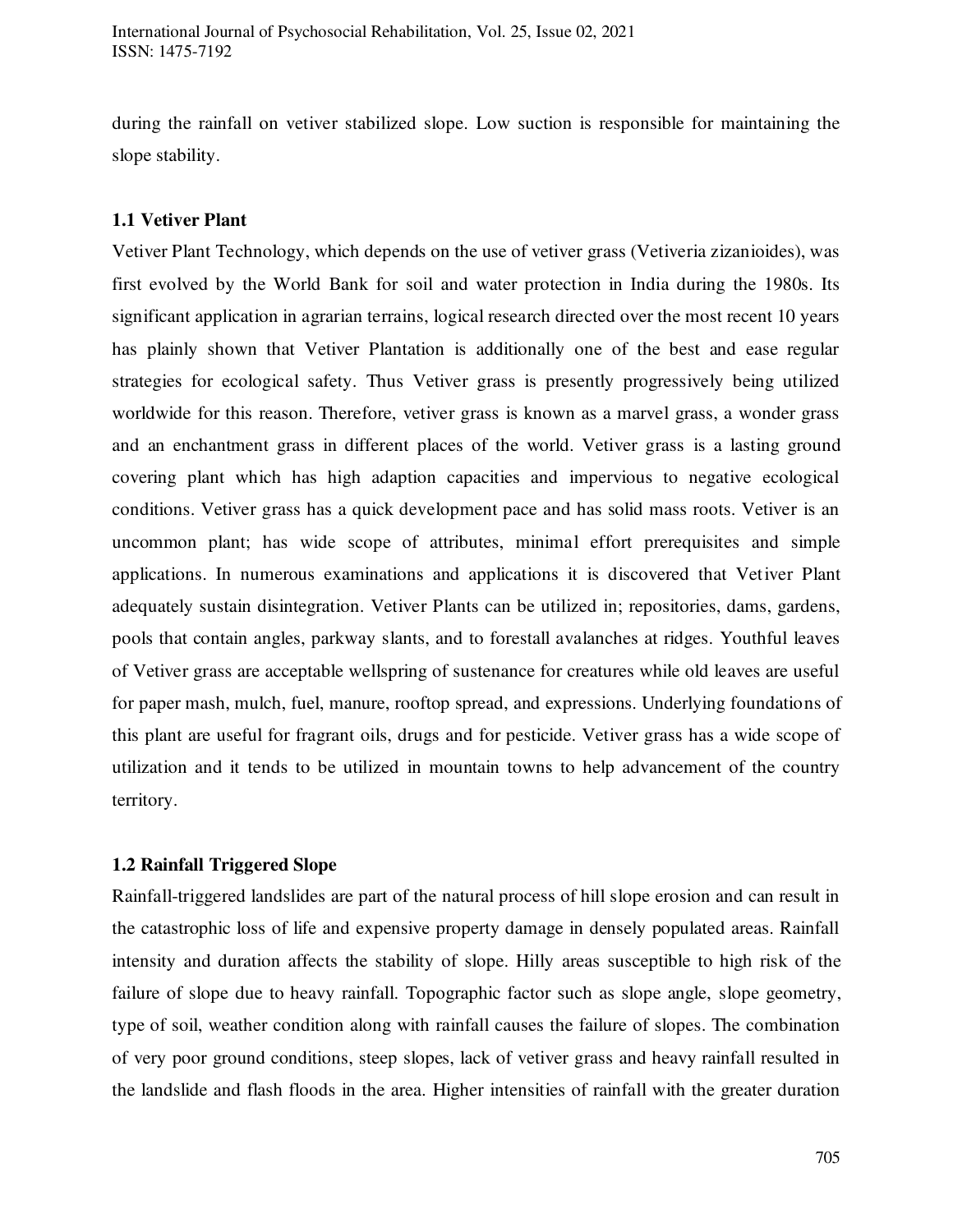causes rise in water table, reduces factor of safety of the slope. Section 2 contains detail properties of soil and Vetiver Plant, Experimental and Numerical discussions are described into section 3. Further Factor of Safety and Maximum deformation are calculated & simulated into section 4 as a calculation.

#### **2. PROPERTIES OF SOIL AND VETIVER PLANT**

## **2.1 Properties of Soil**

The test soil used for the model study in the laboratory is obtained from the failed embankment near Khalgaon, Bhagalpur (Bihar). Undisturbed tube samples are collected from the sites and brought to the laboratory for determination of the properties. Standard test has been conducted for the soil field test as well as laboratory test. The laboratory specific gravity test result was 2.65 for the sample of the soil. The shear strength of the soil is obtained from the conventional Direct Shear Test. The test shows that cohesion (C') is 0.7 KPa and effective internal angle of friction  $(\phi')$  = 26.8<sup>0</sup>. The hydraulic conductivity of the soil obtained from falling head test is 9.56 x 10<sup>-4</sup> cm/sec. The sieve analysis test has been performed for the grain size distribution of the soil. The sieve analyses indicate that the soil contains 26.45% fines and the rest is sand. The liquid limit and the plasticity index of the fines are 19% and 7.68%, respectively. The UCSC classification of the embankment soil is SM-SC (silty sand). A summary of all the relevant engineering properties of soil are presented and described in Table 1. The soil-water characteristic curve (SWCC) for the soil is determined by following the standard test method using tensiometers [5,6]. The soil is first dried and then known amount of water is added to it. Every time, the corresponding suction force measured by a tensiometer is noted down.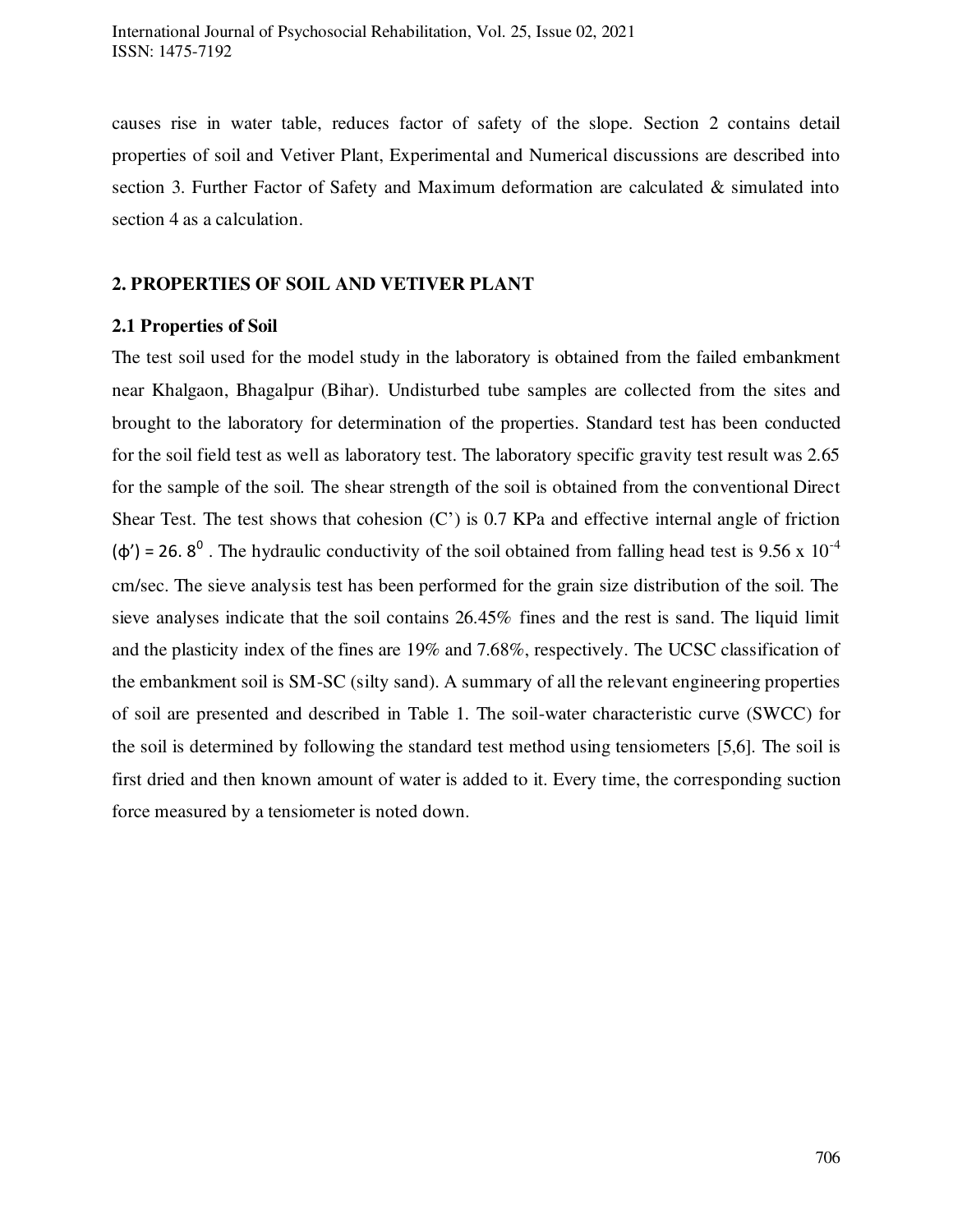| <b>Mechanical Properties</b>              | <b>Values</b>                |
|-------------------------------------------|------------------------------|
| Dry unit weight, Ydrx                     | $15.6 \,\mathrm{kN/m^2}$     |
| Saturated unit weight, Ysat               | 19.85 KN/m <sup>2</sup>      |
| Cohesion, c'                              | $0.7$ $k$ <sup>n</sup>       |
| Angle of internal friction, $\varphi$ '   | $26.8^{0}$                   |
| Poisson's ratio, v                        | 0.24                         |
| Modulus of elasticity, E                  | 5225 kPa                     |
| Coeff. of permeability, K <sub>sat.</sub> | $9.56 \times 10^{-4}$ cm/sec |
| Plastic limit (PL)                        | 7.68%                        |
| Liquid limit (LL)                         | 19%                          |
| Plasticity index (PI)                     | 11.32 %                      |
| Soil Classification                       | "SM-SC"                      |



Fig. 1 Sieve Size Analysis Graph

## **2.2 Properties of Vetiver Plant**

 The diameter of Vetiver plant is varied from 0.25 to 2.90 mm and Tensile strength of Vetiver plant ranged between 4.32 to 57.93 MPa. Young's modulus varying between 43.20 to 2097.35 MPa. [3,4]. Mechanical properties of the Vetiver grass is given in Table 2.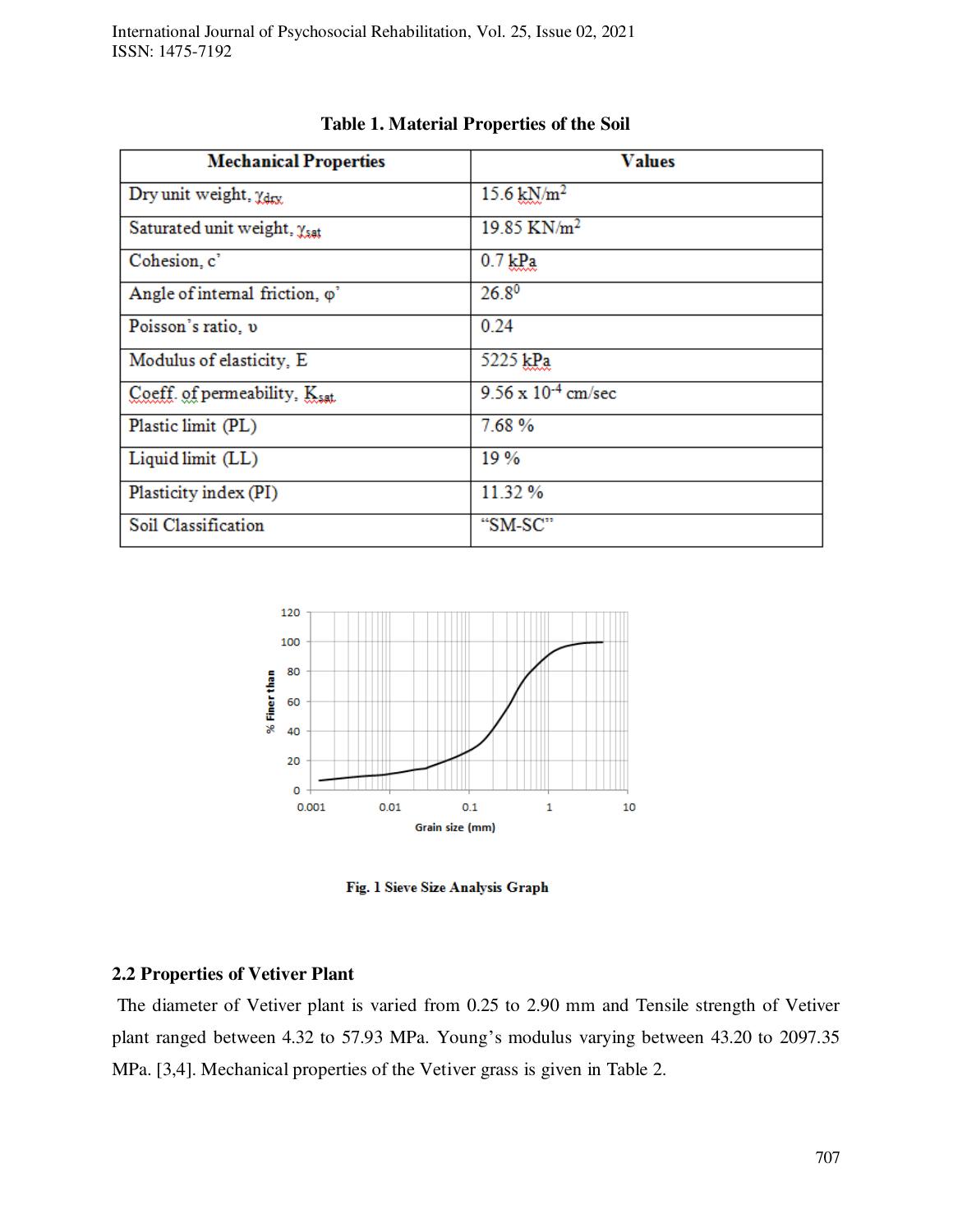| <b>Growing Period (month)</b> | <b>Shear Strength (kPa)</b> |  |  |  |
|-------------------------------|-----------------------------|--|--|--|
|                               | 11.02                       |  |  |  |
|                               | 11.89                       |  |  |  |
|                               | 14.42                       |  |  |  |
|                               | 17.60                       |  |  |  |
| h                             | 15.06                       |  |  |  |

#### **Table 2. Mechanical Properties of Vetiver Grass**

#### **3. RESULT AND DISCUSSIONS**

The results obtained from experimental and numerical analysis of the model slope is presented in terms of maximum deformation, Factor of Safety, maximum rise in water table. The laboratory model tests in general show more deformations than the values predicted by the numerical analyses. However the differences between the two are not significant. The results of both, laboratory model tests and numerical analyses, show that the slope deformations reduce significantly with the inclusion of the vetiver grass in the slope. The maximum deformation of the slope angle  $26.8^{\circ}$  is obtained for the different intensities of the rainfall 50 mm/hr, 100 mm/hr, 150 mm/hr and 200 mm/hr of different duration 5 min, 10 min, 15 min, 20 min, 25 min and 30 min. The formation of the slip plane is quite prominent in the case of slope without any Vetiver Plant. But for the case of slope with Vetiver Plant, the slip plane is not properly forming. The development of the suction pressures within a slope without and with Vetiver and their subsequent reduction at different intensities of rainfall are observed. Several experiments has been performed on laboratory model slope, the suction pressures at different elevations along the middle of the slope at a depth of 60 mm from the surface are measured with the digital tensiometer. The factor of safety of the slope, rise in water table and matric suction of the model slope is observed throughout the experiment. Factor of Safety has reduced drastically from 1.31 to 0.758 for the 100 mm/hr rainfall intensity of duration 30 min. Vetiver Plant of diameter 1.5 mm planted in 3 rows with the spacing of 10 cm has reduced the deformation significantly from 42.5 mm to 21.3 mm.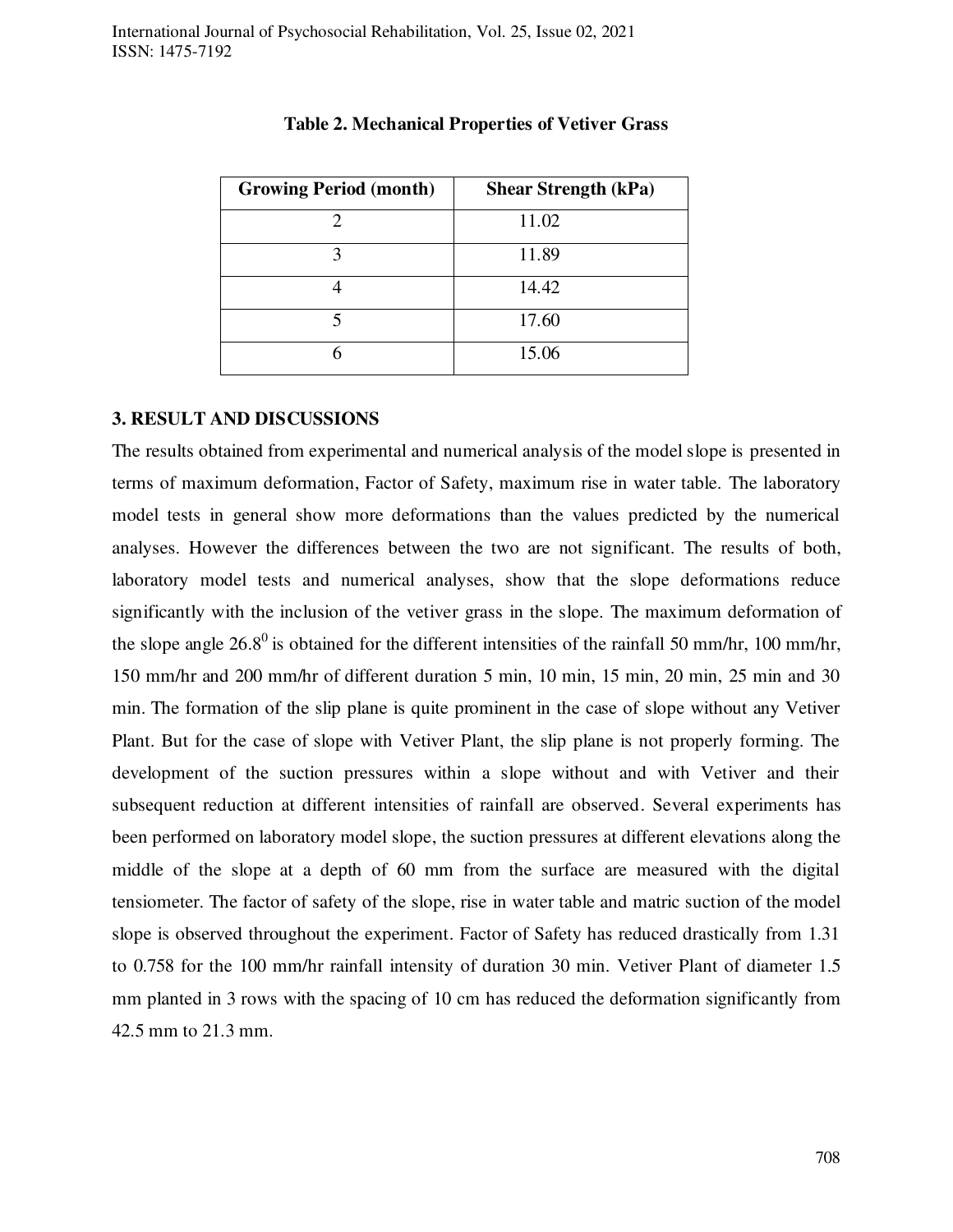International Journal of Psychosocial Rehabilitation, Vol. 25, Issue 02, 2021 ISSN: 1475-7192

#### **3.1 Experimental Setup**

A test setup has been prepared to conduct the model tests in the laboratory. The main components of the test setup are a test tank made up of plexiglass and a supporting steel frame holding the rain simulator on top of the test tank. The test chamber, having inside dimensions of 1.6 m x 1.2 m in plan and a height of 0.20m on the front side and 0.90 m on the other three sides, is supported directly on two concrete platforms. Nozzle is attached with the rainfall pipe at outlet. The rainfall simulator consists of centrifugal pump which pumps water to a network of pipes fitted with two spray nozzles. The spray nozzles are located in such a way that the whole slope within the box gets uniform rainfall. The pressure of water inside the pipe is controlled by a controlling valve. Thus rainfall of different intensity can be simulated by controlling the valve. To measure the different rainfall intensities a rain gauge is used. The tests are conducted at three different rainfall intensities 50mm/hr., 100mm/hr., 150mm/hr and 200 mm/hr. The whole setup with rainfall simulator along with the rain gauge is shown in Fig. 2.



**Fig -2 Rainfall Simulator**

## **3.1 Numerical Modeling**

Numerical analysis of the slope is done with the help of MIDAS GTS NX software. GTS NX is a comprehensive finite element analysis software package that is equipped to handle the entire range of geotechnical design applications including deep foundations, excavations, complex tunnel systems, seepage analysis, consolidation analysis, and embankment design, dynamic and slope stability analysis. A plane strain condition is assumed for all the analyses. The slope incline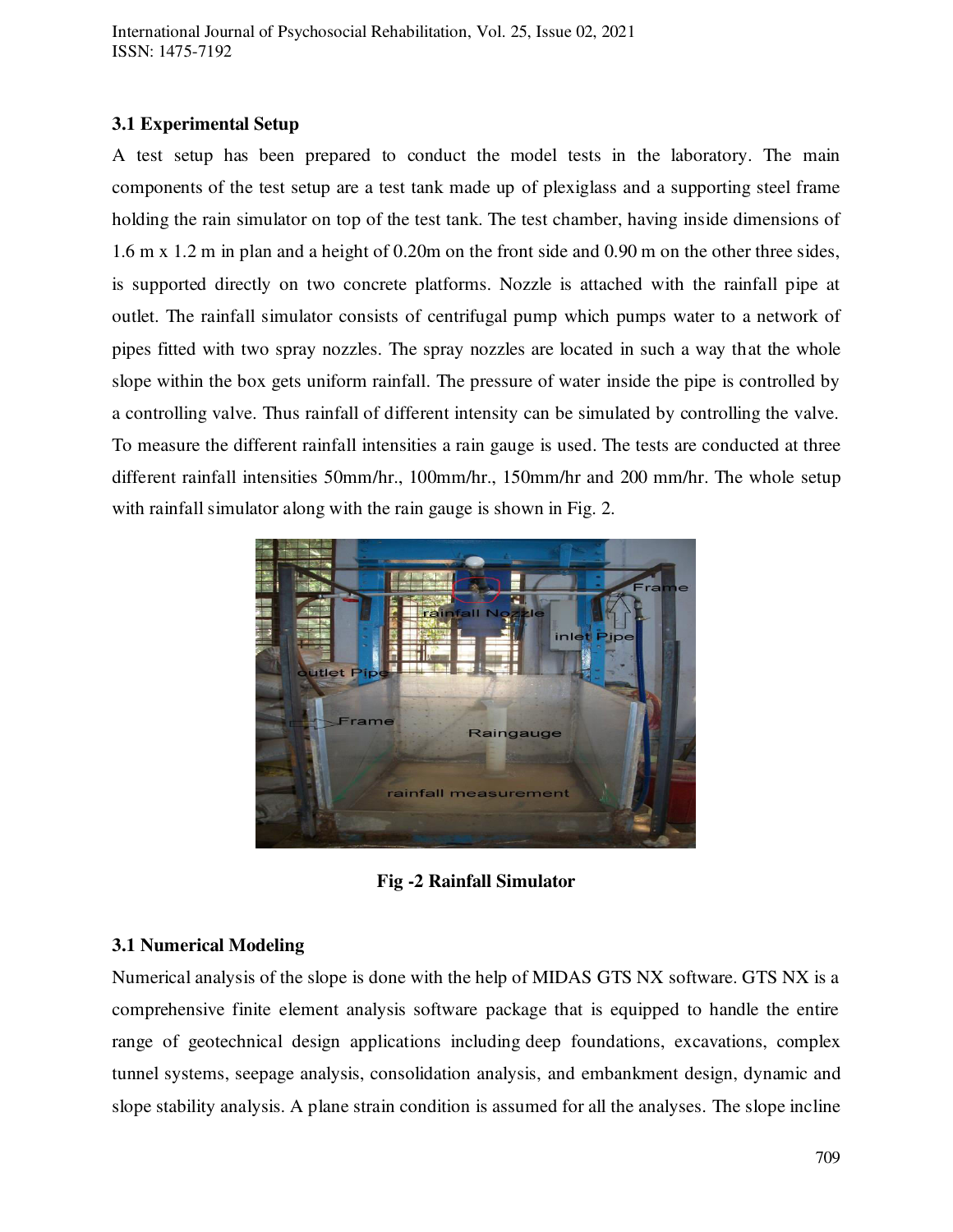is discretized in the numerical examinations by the standard two dimensional quadrilateral and triangular components. The material properties accepted for the soil in the numerical investigations are given in Table 1. The Vetiver Plant are demonstrated as anchor elements. The anchor elements are one-dimensional. The Vetiver can yield in tension and compression but can not sustain Bending Moment. The numerical program used in this investigation is twodimensional; the three-dimensional impact. The properties of the Vetiver Plant is given in Table 2. The boundary condition in the model is nodes on all sides are considered as roller and nodes at bottom is fixed in all directions.



**Fig. 3 A Model Slope Failure After Rainfall** 

| <b>Deformation</b>         | <b>Duration of Rainfall</b> |                  |                  |                  |                  |               |
|----------------------------|-----------------------------|------------------|------------------|------------------|------------------|---------------|
| $(cm)$                     |                             |                  |                  |                  | $25 \text{ min}$ | <b>30 min</b> |
|                            | $5 \text{ min}$             | $10 \text{ min}$ | $15 \text{ min}$ | $20 \text{ min}$ |                  |               |
| Rainfall Intensity (mm/hr) |                             |                  |                  |                  |                  |               |
| 50                         | 1.5                         | 2.14             | 2.78             | 3.18             | 3.4              | 3.9           |
| 100                        | 2.9                         | 3.24             | 3.5              | 3.8              | 4.2              | 4.5           |
| 150                        | 3.2                         | 3.65             | 3.90             | 4.15             | 4.6              | 5.1           |
| 200                        | 3.6                         | 3.82             | 4.45             | 4.9              | 5.4              | 5.75          |

**Table 3. Maximum Deformation (cm) of the Model Slope Angle of 26.8<sup>0</sup> with Vetiver Plant**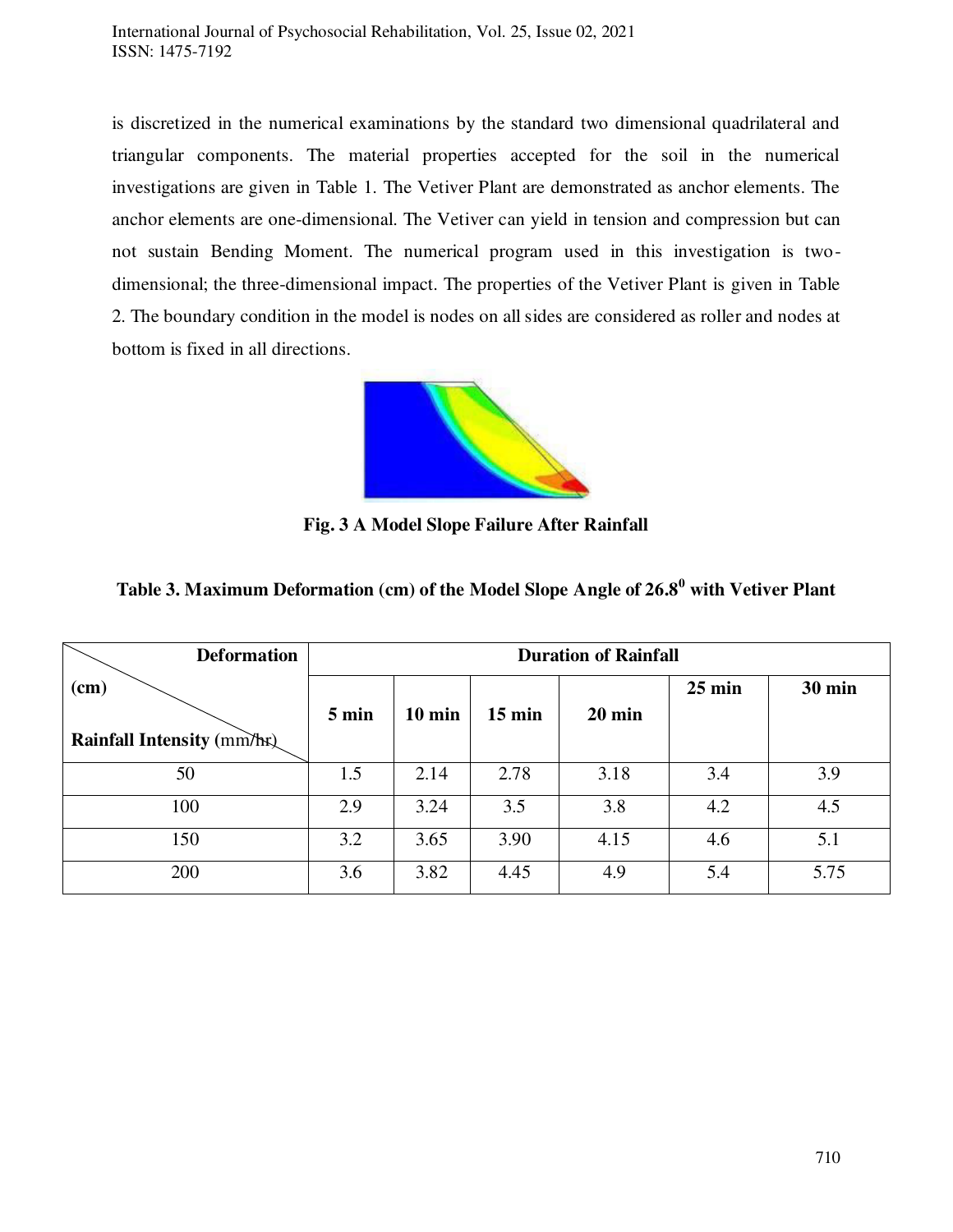

**Fig. 4 Factor of Safety of Model Slope Angle 26.8<sup>0</sup> without Vetiver Plant for different** 



**Fig. 5 Factor of Safety of Slope Angle 26.8<sup>0</sup> with Vetiver Plant for different Rainfall Intensity and Duration.** 

## **4. CONCLUSION**

Model test has been performed in laboratory as well as numerical analysis has been done by MIDAS GTS NX finite element based software. It is clear that Vetiver Plant is reducing the deformation of slope and increasing the Factor of Safety in the saturated condition. The Vetiver root acts as a fiber reinforcement to the soil and provide Tensile as well as shear resistance. Stability of the soil slope is improved. Both model test and numerical analysis indicates that planting Vetiver Plant increases the matric suction of the slope. It also helps to increase the permeability of the soil, avoid the sudden drawdown condition. Vetiver also helps to reduce the cracks appear into the slope during the rainfall.

 The deformations and Factor of Safety of the slope computed by the numerical analysis are reasonably closed to the experimental values found for model slope. Both results shows that maximum deformation is reduced by more than half after planting Vetiver Plant on the slope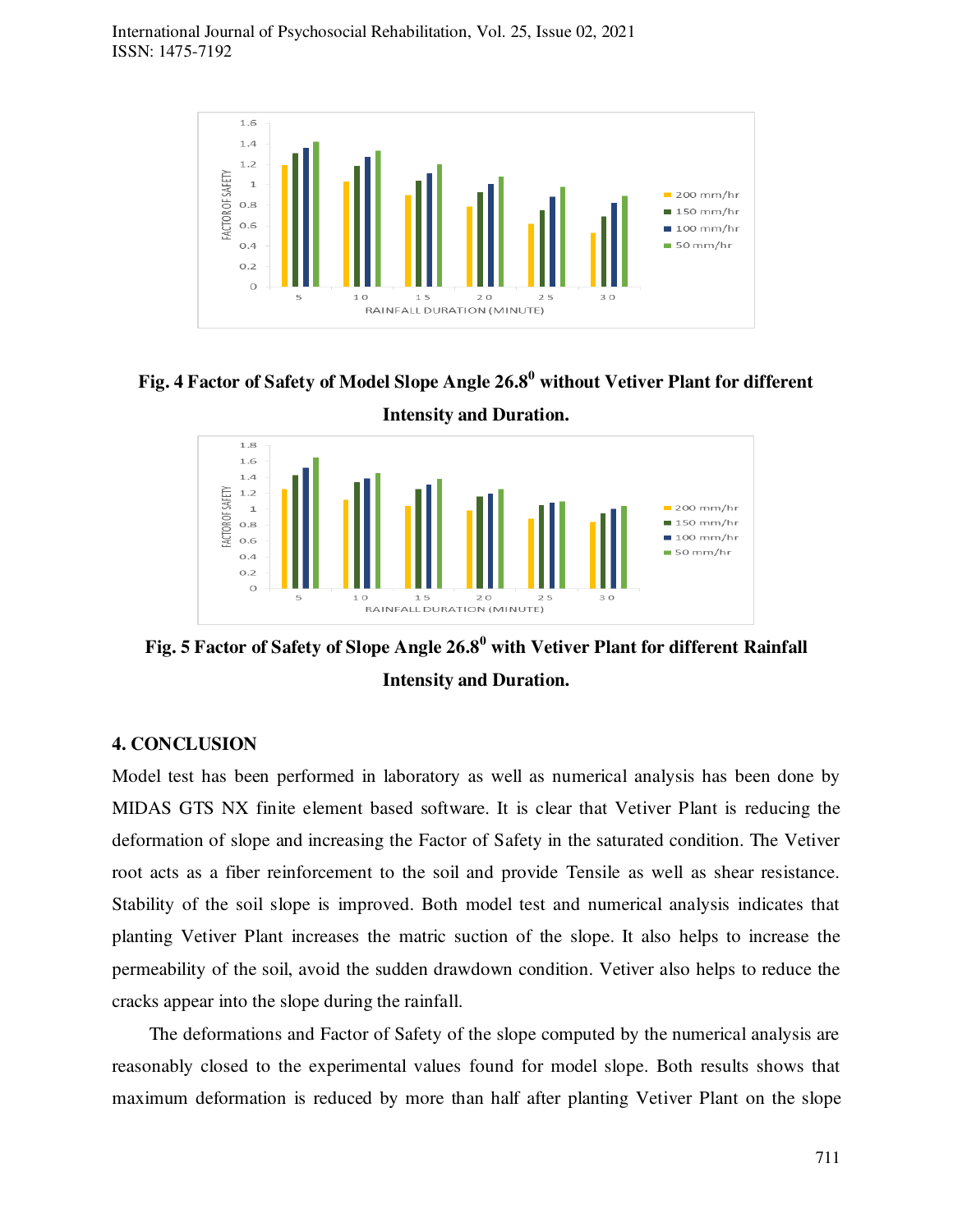embankment. The results confirms that planting the Vetiver Plant on the slope embankment significantly improve the slope stability. The impact of using Vetiver Plant is cost effective considering slope stabilization measure and environment friendly. The scope of this approach can be further utilize into different domain like Railways embankment, Highway embankment and Hills slopes region. This methodology can be used further to enhance the slope protective techniques for fascinated researcher.

#### **5. REFERENCES**

[1]. Awala, R., Nakagawa, H., and Zhang, H.: "Three dimensional transient seepage and slope stability analysis of

landslide dam." Annuals of Disaster Research Institute Kyoto University. No. 52 B. (2009)

[2]. Singh, H.P., and Bagra, M.: "Strength and stiffness response of Itanagar soil reinforced with jute fiber."

 International Journal of Innovative Research in Science, Engineering and Technology Vol. 2, Issue 9, September

(2013)

[3]. Teerawattanasuk, Chairat., Maneecharoen, Jindarat., T. Bergado, Dennes.: "Root Strength Measurements of

 Vetiver and Ruzi Grasses. " Lowland Technology International Vol. 16, No. 2, 71-80 International

Association of Lowland Technology (IALT), ISSN 1344-9656 (2014)

[4]. Hengchaovanich,D., Nilaweera, N.: "An assessment of strength properties of vetiver grass root in relation to

 slope stabilization." In: Proceedings of the First International Conference on Vetiver, pp. 153-158. Office of the

Royal Development Projects Board, Bangkok (1996)

[5]. Au, S.W.C .: " Rain-Induced slope instability in Hong Kong." Engineering Geology 51 (1), 1-36 (1998)

[6]. Fourie, A.B.: "Predicting rainfall induced slope instability." Proceedings of the Institutions of Civil Engineers-

Geotechnical Engineering 119 (4), 211-18 (1996)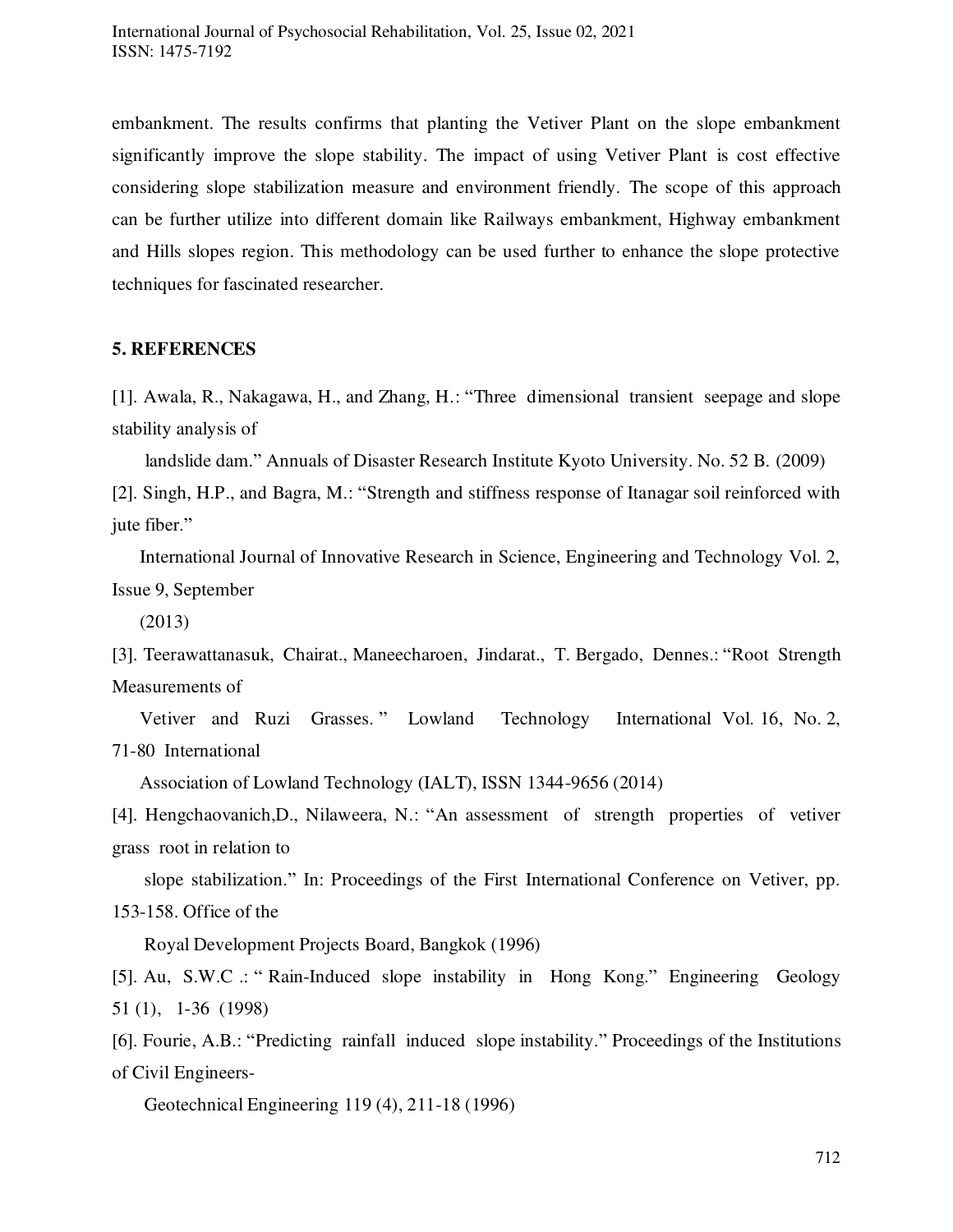[7]. Switala, B., and Wu, W.: "Numerical simulations of the mechanical contribution of the plant roots on slope

 stability." University of Natural Resources and Life Sciences, Institute of Geotechnical Engineering, Vienna,

Austria (2013)

[8]. Huat, B.B.K, Mafian, S., Kazemian, S., and Barghchi, M.: "Assessment of indigenous plants for live pole

 applications in slope stability of Malaysia." Australian Journal of Basic and Applied Sciences, 5(9): 22-27,

(2011)

[9]. Sengupta, A.: "Numerical Study of a Failure of a Wall." Intl. J. of Geotechnical & Geological Engg. 30, 1025-

1034 (2012)

[10]. Vanapalli, S. K Fredlund, D.G Pufahl, D.E., Clifton , A.W.: "Model for prediction of shear strength with

respect to soil suction." Canadian Geotechnical Journal 33(3), 379-392 (1996)

[11]. Cheng, H., Wan, M. and Peng, Y.: "Application of the contour vetiver hedge technique to the protection of

 highway embankments in Jiangxi province in China." Proceedings of the Second International Vetiver

Conference (ICV2), January, Thailand (2000)

[12]. Hengchaovanich D.: "Fifteen years of bioengineering in the wet tropics: from A (Acacia auriculiformis) to V

 (Vetiveria zizanioides). In Proc. First Asia Pacific Conference on Ground and Water Bioengineering for

 Erosion Control and Slope Stabilisation." Manila, Philippines, April 1999. pp 54–63. International Erosion

Control Association, Steamboat Springs, USA (1999)